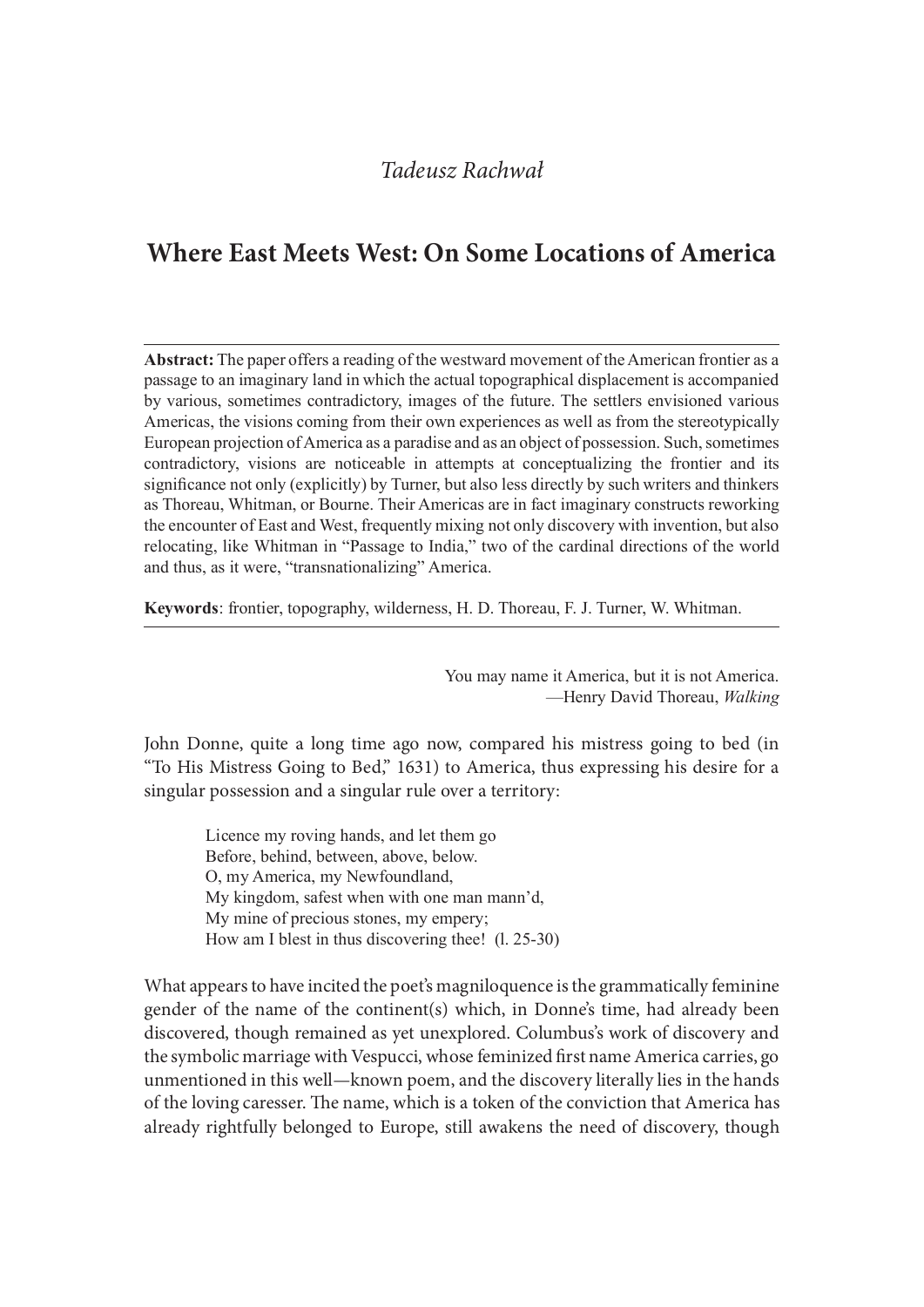the discovery is not exactly a matter of becoming recognized or identified. America is posited as an imaginary source of richness, of precious stones to be excavated from beneath the surface of her Italian name in the form of pure pleasure of individual possession of a woman.

This America of old is not a land of knowing, an object of an intellectual inquiry. Rather, it is a space of "having," the only trace of knowing being that of "manning"—perhaps in the manner Adam "manned" Eve through what King James translated by means of the verb "to know" ("And Adam knew Eve his wife," Gen. 4.1). Donne is in fact not interested in anything coming from overseas, and the woman he desires to "man" is not an American woman, but a European and perhaps an English one. The newness of this seemingly new "land" consists in her nakedness, in her becoming "unlaced" so as to reveal the "beauteous state" of the body. This state is not, as yet, an "empery," a body politic, though it will become one at the end of the poem, where the body of the naked man covers the naked body of the woman in a scene which is a peculiar scene of teaching: "To teach thee, I am naked first; why then / What needst thou have more covering than a man?" (l. 47-48). However farfetched and incongruous the metaphysical conceit may be, the project lurking in the poem seems to be quite consistent. The America which figures in it is but a bare territory, a land without Indians upon which a new world will be built by a unification of European bodies, in which "manning" of women is at the same time a kind of protective clothing and building, a covering of the land by men whose nakedness is, say, not quite naked and serves the function of sheltering and securing the nakedness of the feminine body. What is thus, though implicitly, brought into the discourse about America is a reworking of the Adamic myth of innocence and life in a paradise, though one in which the desire to "fondle" women is not a sign of human fall, but part and parcel of the newness of the future offered by the new world. The experience of post-lapsarian shame is quite cunningly eliminated from that world through positing naked Adam as a kind of clothing, as a carrier of an innocent culture which, in the American context, will become the sign of progress and achievement. This innocent covering of the feminine, the covering whose production does not need any activity on her part, constitutes a proto-culture in which labor, another post-lapsarian effect, figures as "manning" in the economic sense—providing a crew of people to perform some kind of work.

It was in this vein that the now classical figure of R. W. B. Lewis's American Adam reappeared in the nineteenth century as an ideal of national persona—an "image contrived to embody the most fruitful contemporary ideas… that of the authentic American as a figure of heroic innocence and vast potentialities poised at the start of a new history" (i). Interestingly, Lewis calls this proto-culture the beginning of "a native American mythology" (i)—the word "native" marking Adam as newly born in America, as a native who is not quite identifiable with Indians. The new world needs a new kind of paradise in which innocence is a heroic kind of work. Work thus, importantly, ceases to be God's punishment for transgression, but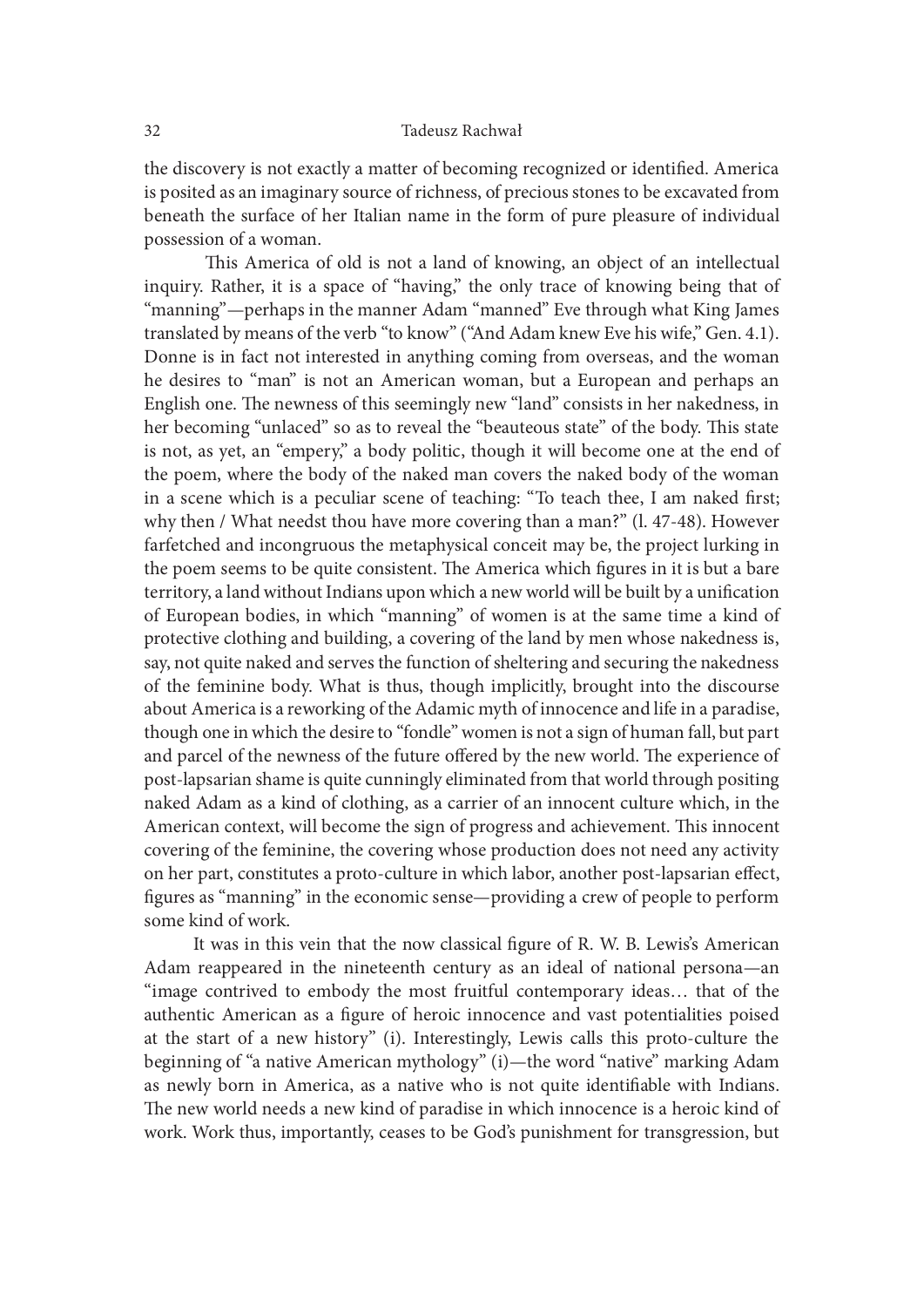a potentiality not so much of regaining paradise, but of making it anew, away from the east, away from England and Europe. From the American perspective, the Old World becomes an unwelcome space, perhaps the space east of Eden to which Cain was exiled (Genesis 4:16).

 Donne's imaginary transoceanic excursion to America seems to be a trait of the exhaustion of England, and perhaps also of Europe, as a place of authentic and innocent "manning." The potential of authentic possession, of manning by one man, is in Donne transported to America, to the west, which figures as a land of newness no longer accessible on the old continent. The old world demands a resurrection, a new nativity which the discovery of the new world has begun to promise. America stands for the promise of the change of the world and constitutes the frontier of that world, the promise of transition in which America itself, or perhaps herself, is also so to speak transitory. Adam should live in Paradise, not in America, and the new history Lewis envisions may well be read as the history of the world rather than that of America.

America is difficult to embrace as a being in itself, as an autonomous sovereign entity or state, as it is in fact more or less the whole of the Western world that has contributed to its making. Writing that "America was… the achievement by which Europe most truly revealed her own nature" (387), Fernand Braudel seems to be claiming that America is an expression of a nature that could not be fully expressed in Europe, an expression of a desire to break free from the old, which also speaks beneath the rhetoric of possession in Donne's poem. Geographically, this desire for the new beginning seems to be paradoxical, as the location of America west of Europe is rhetorically loaded with an end, with the end of the day, with decline, or with death. It is in the east that things begin, but they inevitably move westward, though not necessarily toward an end. It is again John Donne who in "Hymn to God, My God, in My Sickness" brings in the theme, claiming that topographically, east and west are one and that their meeting place is the promise of resurrection: "What shall my east hurt me? As west and east / In all flat maps—and I am one—are one. / So death doth touch the resurrection" (l. 13-15). It is not exactly, as Ladan Niayesch writes, that the east is "a place diversely evoking resurrection and the siege of earthly Paradise" (47). The evocation is instigated through the encounter of the west which, rather than a place, is a direction, an unexplored space of the future whose earthly token may well be Donne's America, a paradise of unity situated somewhere away from the old world.

 West as the direction of a new beginning was a theme dear to Henry David Thoreau, to whom Donne's poetry was quite well known: he ascribed to the poet "an occasional fine distinction and poetic utterance of a high order" (qtd. in Smith 191). The west of which Thoreau spoke, however, did not figure as Donne's "empery." It "was but another name for the Wild," and it was there, in the wildness of this west, that he was famously seeking the preservation of the world, finding the east to be an unwelcome burden of the past: "Eastward I go only by force; but westward I go free" (Thoreau 34). Going, or walking, west is a liberating movement which he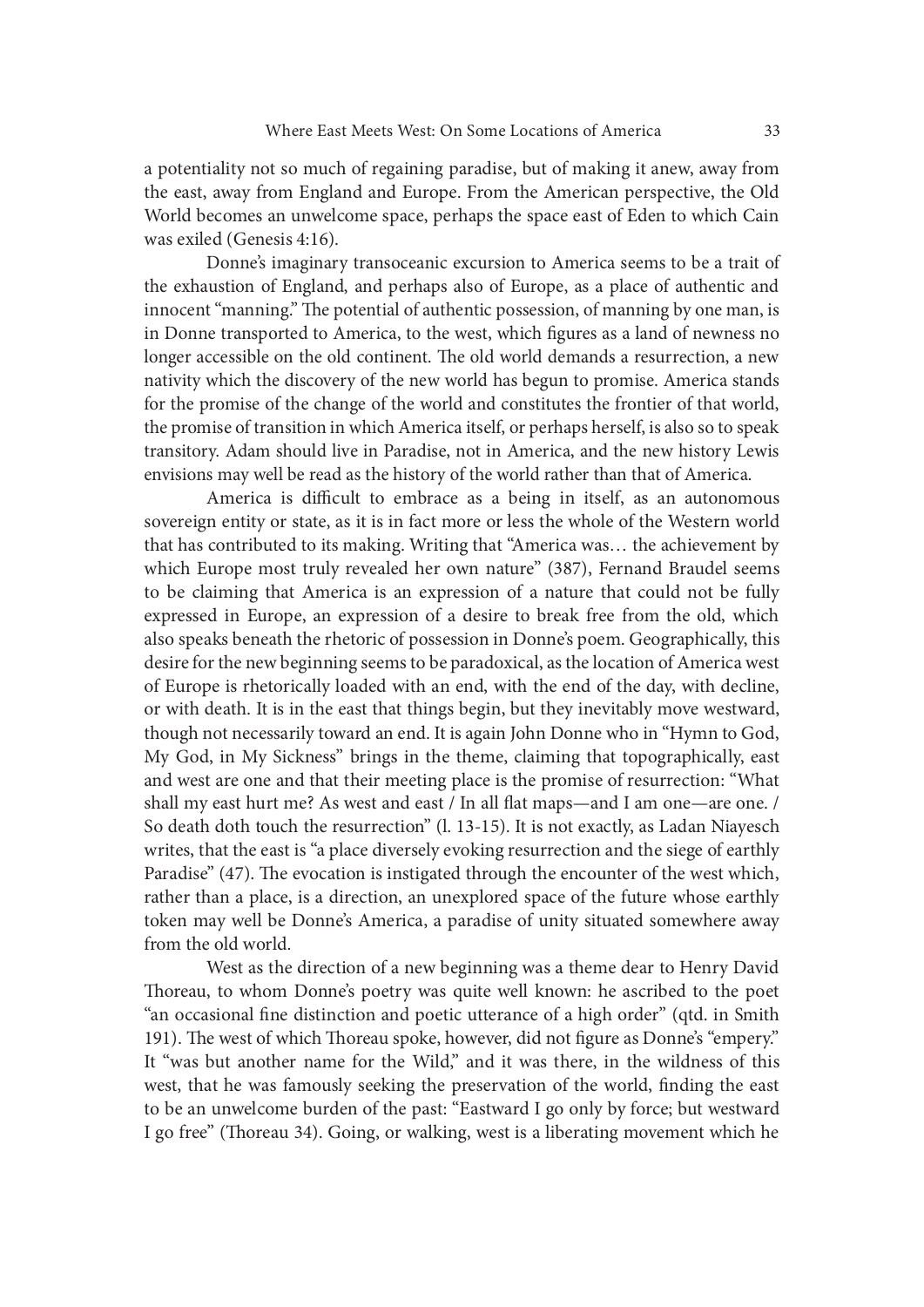also calls "progress." He ascribes it not only to Americans, but generally to mankind, though without attributing to that movement any particular task or end: "I must walk toward Oregon, and not toward Europe. And that way the nation is moving, and I may say that mankind progress from east to west" (34). Though from John Donne's seventeenth-century perspective there was only one America, Thoreau's America seems to be split into two wests, a division both temporal and spatial. His Oregon lies not only west of Concord, but also in the future, while both Oregon and Concord lie, importantly, west of Europe, which, like the biblical land of Nod, is located not only east of the Eden of the new world, but also in the past:

We go eastward to realize history, and study the works of art and literature, retracing the steps of the race; we go westward as into the future, with a spirit of enterprise and adventure. The Atlantic is a Lethean stream, in our passage over which we have had an opportunity to forget the old world and its institutions. If we do not succeed this time, there is perhaps one more chance for the race left before it arrives on the banks of the Styx; and that is in the Lethe of the Pacific, which is three times as wide.  $(34)$ 

Though the old world has not been quite forgotten and reminds about itself on the American east coast, there is still a hope to cross another water of forgetfulness, another Lethe, which is located this time west of America. To move west in fact means to follow the Sun, the universally natural way of the world, and Thoreau quite explicitly calls the Sun "the Great Western Pioneer" who "appears to migrate westward daily and tempt us to follow him" (35). Not everybody, however, yields to the temptation, and some decide to live a sedentary life of settlers—a life that is, as most readers of Thoreau well know, the life of quiet desperation—and remain, at least mentally, in the east. Thoreau's westward movement is a reflection of a global kind of desire to know more than oneself, which he evokes in Walden through a slightly distorted reference follow the Sun, the universally natural way of the world, and Thoreau quite explicitly calls the Sun "the Great Western Pioneer" who "appears to migrate westward daily and tempt us to follow him" (35). Not everybody, howev Essay on Man changes in Walden into "explore Thyself," the exploration being much more demanding than simple observation as it transgresses all borders and divisions: the old world has not been quite forgotten and reminds about itself on the nn east coast, there is still a hope to cross another water of forgetfulness, another which is located this time west of America. To move west in f

obey the precept of the old philosopher, and Explore thyself. Herein are way, which does not pause at the Mississippi or the Pacific, nor conduct toward a worn-out China or Japan, but leads on direct, a *tangent* to this sphere, summer and winter, day and night, sun down, moon down, and at last earth down too. (287, italics added)

Thoreau's progress goes west tangentially, and the exploration thus performed only touches the land, perhaps, as in Donne, caresses it with roving hands, though, in Thoreau, without appropriating the land. The progress is contiguous to the surface of the America located west of the Mississippi, and to the world west of the Pacific,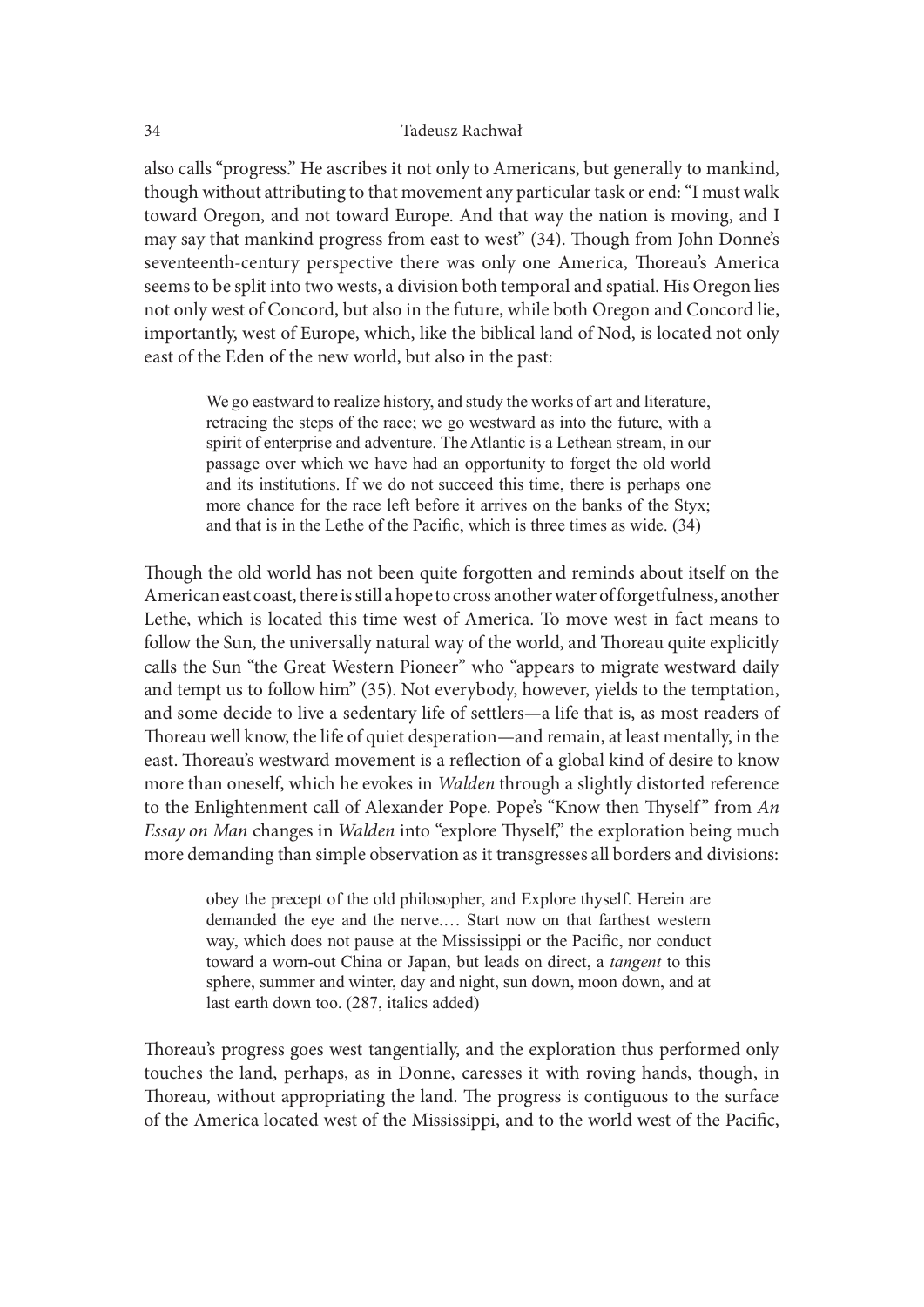which has been traditionally classified as eastern. What prompts this exploration is "the westward tendency" (Thoreau 609) which Thoreau ascribes in Walking also to Columbus, who going west was also going east, though not necessarily to America:

I walk out into a nature such as the old prophets and poets Menu, Moses, Homer, Chaucer, walked in. You may name it America, but it is not America. Neither Americus Vespucius, nor Columbus, nor the rest were the discoverers of it. There is a truer account of it in Mythology than in any history of America so called that I have seen. (604)

America, or whatever you name it, figures here as something that nowadays may well be called a transnational project, a project in which one may observe America neither from within nor from above, but as it were tangentially. Thoreau, praising the tangential movement with nature, did study America, though from a slightly estranged perspective, and saw in it both continuations of Europe and ways of evading those continuations, though not in the building of an exceptional nation demanding obedience from its citizens-members. A tangential perspective allows for a certain non-belonging, a view from the vantage point of a neighbor rather than that of a member, a perspective that allows one to individually wander, or saunter, without territorializing the space in which one is moving. We all neighbor with America, and perhaps it is the idea of neighboring which might enable us to evade being "enmeshed in a battle over the idea of America" (299), as Alice Kessler-Harris phrases it, to evade the search for the essences of America and its identities, and look for Americas in what seems to be our own milieus. Such a transnational perspective is also, inevitably, a multicultural one. As such, Kessler-Harris writes, "despite its refusal to acknowledge a stable meaning or precise unchanging definition of America," it "nevertheless opens the possibility of conceiving democratic culture as a process in whose transformation we are all invited to participate" (313). rtain non-belonging, a view from the vantage point of a neighbor rather of a member, a perspective that allows one to individually wander, or without territorializing the space in which one is moving. We all neighbor orier or an emerget of the idea of merget of the state and the state of the individual with territorializing the space in which one is moving. We all neighbor or the contrined and both cometric (299), as Alice Kessler-<br>hrases it whold certificary and perhaps it spear in which can afford its flowing. We an fractional enerica, and perhaps it is the idea of neighboring which might enable us to hing "enmeshed in a battle over the idea of America" (299

Though Thoreau scarcely used the word "democracy" in his writings, in Civil Disobedience it appears alongside the idea of respect for individual neighboring with an imaginary state which as yet has not been discovered, even in the already existing America:

government? Is it not possible to take a step further towards recognizing as a higher and independent power, from which all its own power and ring "enmeshed un a battle over the idea of America (299), as Alice Kessier-<br>hranes it, to evade the search for the essences of America and its identities,<br>for Americas in what seems to be our own milieus. Such a transmati imagining a State at last which can afford to be just to all men, and to for Americas in what seems to be our own milieus. Such a transnational<br>tive is also, inevitably, a multicultural one. As such, Kessler-Harris writes,<br>its refusal to acknowledge a stable meaning or precise unchanging defini think it inconsistent with its own repose if a few were to live aloof from it, not meddling with it, nor embraced by it, who fulfilled all the duties of neighbors and fellow-men. A State which bore this kind of fruit, and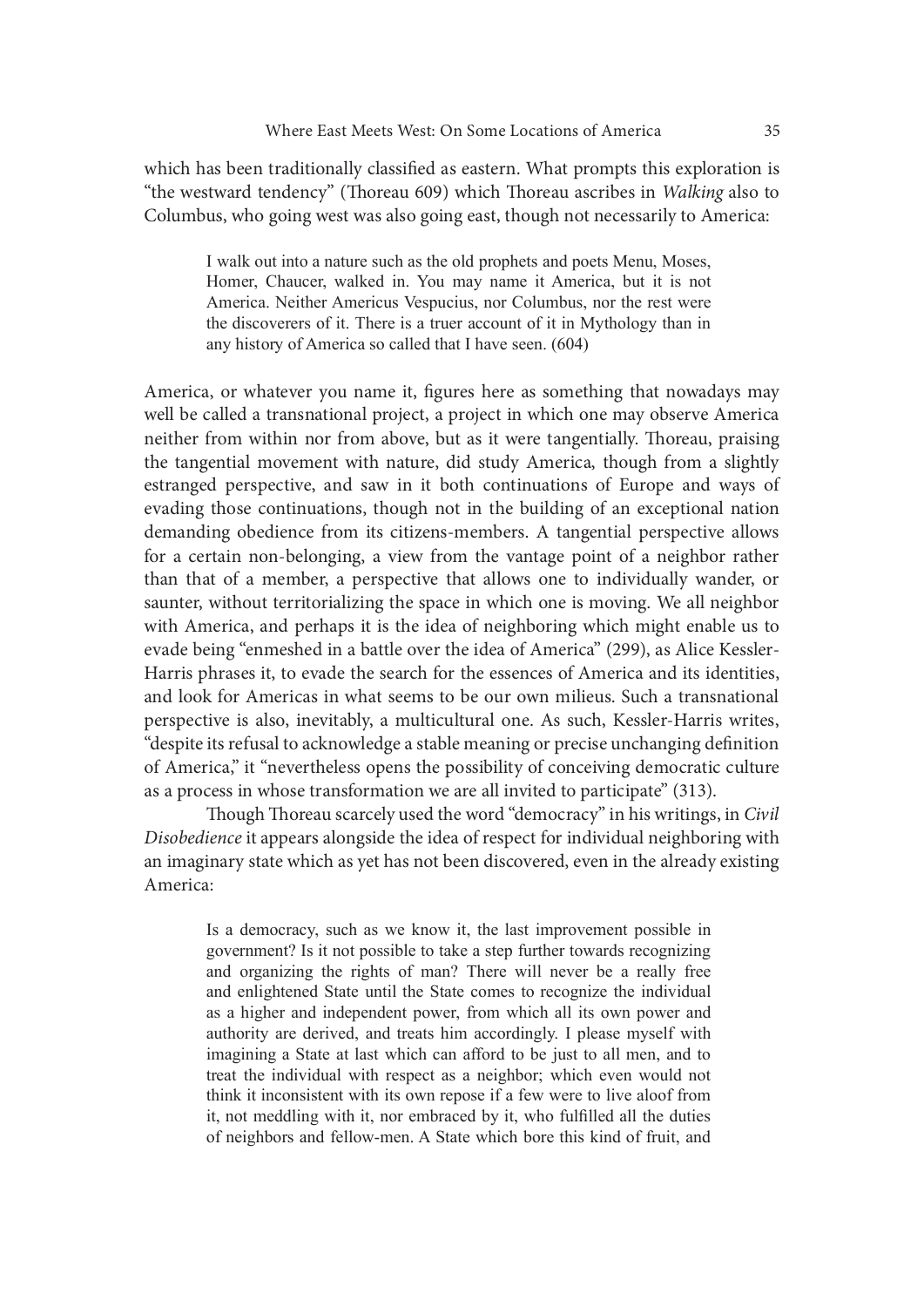suffered it to drop off as fast as it ripened, would prepare the way for a still more perfect and glorious State, which also I have imagined, but not yet anywhere seen.  $(659)$ 

Perhaps America did prepare the way for a more perfect state, yet its westward movement is not complete despite its frontier having moved away from the east and having crossed the Mississippi. The west does awaken the truly democratic spirit; it bears its fruit, but simultaneously drops it off in making it an object of the settler economy governed by demands of sedentary life. West of the Mississippi is a promised land in Thoreau, though not because of the possibility of settling, but rather because of the potential of awakening wildness, even in domestic creatures which somehow miraculously turn into buffalos: Tadeuss: Rachwał<br>
still more perfect and glorious State, which also 1 have imagined, but not<br>
yet anywhere seen. (659)<br>
America did prepare the way for a more perfect state, yet its westward<br>
nt is not complete despite its sultered it to drop of its ast as it repend, would prepare the way for a<br>still more perfect and glorious State, which also I have imagined, but not<br>yet anywhere seen. (659)<br>America did prepare the way for a more perfect st

I love even to see the domestic animals reassert their native rights, any vigor, as when my neighbor's cow breaks out of her pasture early in the spring and boldly swims the river, a cold, gray tide, twenty-five or thirty Mississippi. (621)

The state as it was in Thoreau's time did not quite tolerate buffalos, bringing them to near extinction at the end of the nineteenth century.

Having crossed the Mississippi, the state at that time paused at the Pacific and officially announced in 1890 the closing of the American frontier. The argument of the superintendent of the U.S. Census for that year read that "[u]p to and including 1880 the country had a frontier of settlement, but at present the unsettled area has been so broken into by isolated bodies of settlement that there can hardly be said to be a frontier line" (qtd. in Turner, 199). Frederic Jackson Turner's seminal essay "The Significance of the Frontier in American History," which was prompted by the event, was presented in 1893 at a special meeting of the American Historical Association in Chicago that also celebrated four hundredth anniversary of the discovery of America. Interestingly, for Turner the closing of the frontier did not mean the end of the making of America, as with the "going" of the frontier "has closed the first period of American history" (227). This idea closes the essay, and potential future historical developments are not predicted in it. rintendent of the U.S. Census for that year read that "[u]p to and including<br>country had a frontier of settlement, but at present the unsettled area has<br>broken into by isolated boldeis of settlement that there can hardly b

 In the text of the essay, the movement of the frontier is presented as a smooth process of America's distancing herself from Europe. This process is in fact as natural and unstoppable as the movement of a glacier, a blind kind of movement insensitive to the question of the near extermination of Indians which it involved:

successive terminal moraines result from successive glaciations, so each frontier leaves its traces behind it, and when it becomes a settled area the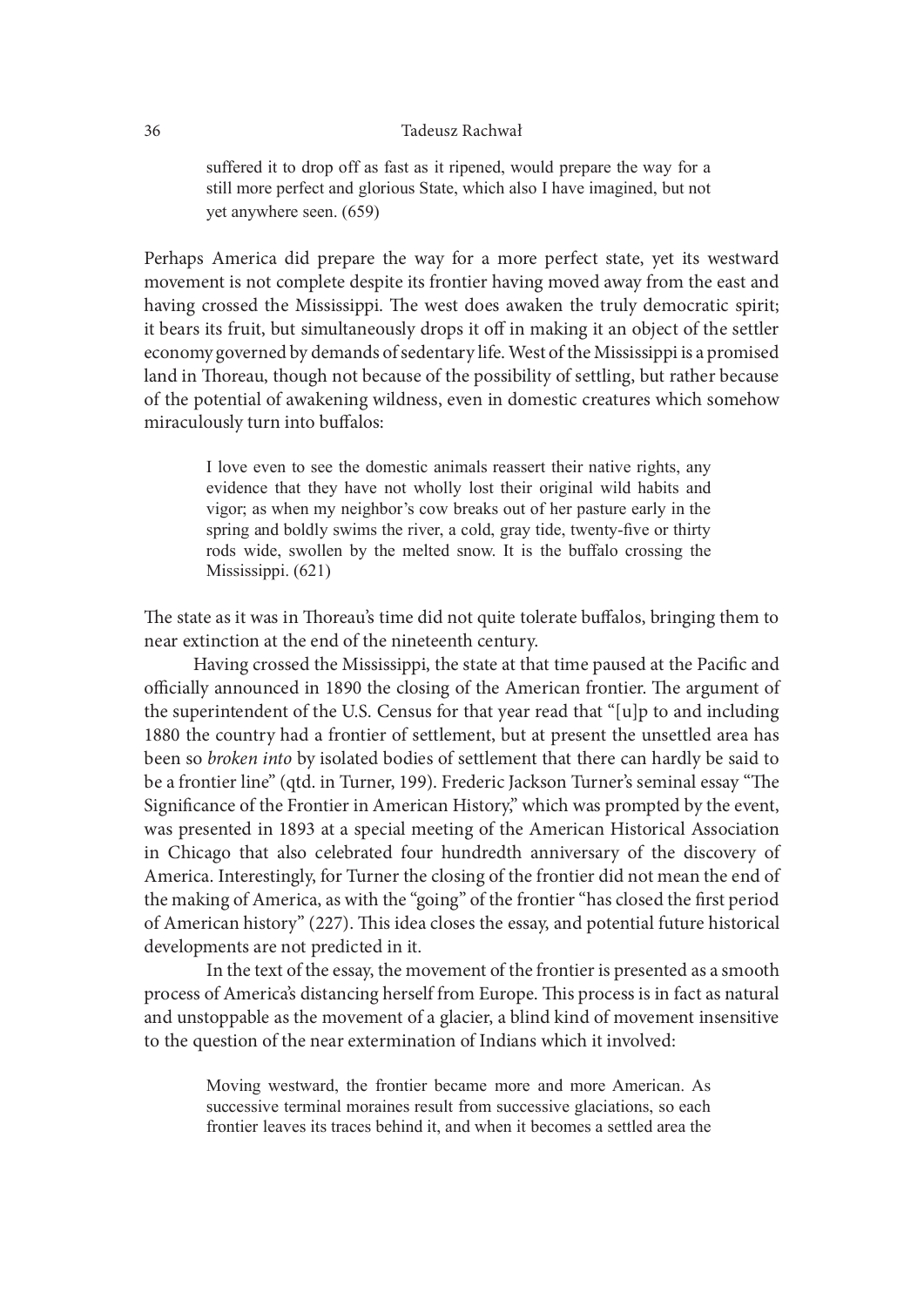region still partakes of the frontier characteristics. Thus the advance of the frontier has meant a steady movement away from the influence of Europe, a steady growth of independence on American lines. (201)

The frontier, as it seems, cannot be fully closed, and its traces still remain in the settled areas even in 1893, to which also the switch from the use of the past tense to present perfect testifies. Turner's America needs the frontier, and John Kennedy's 1960 project of New Frontier seems to be a continuation of this vision. The frontier may become officially closed down, but adjacent to it, or perhaps tangential, is Thoreau's "westward tendency" for which the west need not be literally in the west, but elsewhere, anyway away from the frontier. And it is again Turner who in 1896, three years ater he published his essay, presented the frontier in a school dedication in Portage as a paradise-like space of constant rejuvenation in which wildness functioned as a constitutive outside of sorts, an outside whose tangential presence he compared to a generous bank of nature which credits the endeavors of democracy: a steady grown of natepenaence on Antionean imes. (201)<br>titer, as it seems, cannot be fully closed, and its traces still remain in the<br>preat est stiffers. Tunner's America needs the frontier, and John Kennedy's<br>oject of Ne tier, as it seems, cannot be fully closed, and its traces still remain in the<br>reas even in 1893, to which also the switch from the use of the past tense<br>of the prefect testifies. Turner's America needs the frontier, and Jo

Americans had a safety valve for social danger, a bank account on which they might continually draw to meet losses. This was the vast unoccupied domain that stretched from the borders of the settled area to the Pacific oppressed, to all who with strong arms and stout heart desired to hew out a home and a career for themselves. Here was an opportunity for social development continually to begin over again, wherever society gave signs of breaking into classes. Here was a magic fountain of youth in which America continually bathed and was rejuvenated. (qtd. in Cullen 142)

What strikes Jim Cullen, from whose book I am quoting this passage, is "the elegiac tone of Turner's speech: he spoke in the past tense" (143). Perhaps bringing this note of sadness in, Turner expresses a nostalgically rooted hope for reaching more distant spheres of wilderness, more distant edges of civilization so as to make the rejuvenating bathing available again. Yet Turner's insistence on America's turning her back upon both Europe and the Atlantic Ocean, representative of what Henry Nash Smith more generally called the agrarian tradition, "made it difficult for Americans to think of themselves as members of a world community" (260). This tradition also treated the oceans as protective moats that shielded the growth of America from foreign frosts and blights (cf. Okihiro, 75). Gary Okihiro rightly notes in his paper on the Pacific linkages with America that the maritime tradition was an equally Eurocentric variant of Turner's agrarianism as it "simply stressed the American side of Atlantic civilization, and the connection charted by Columbus between America and Europe remained the central feature of a more global view of U.S. history" (76). However, as we have seen, Thoreau brought in the Pacific as an extended version of the Mississippi, and he praised Columbus not so much for the discovery as for his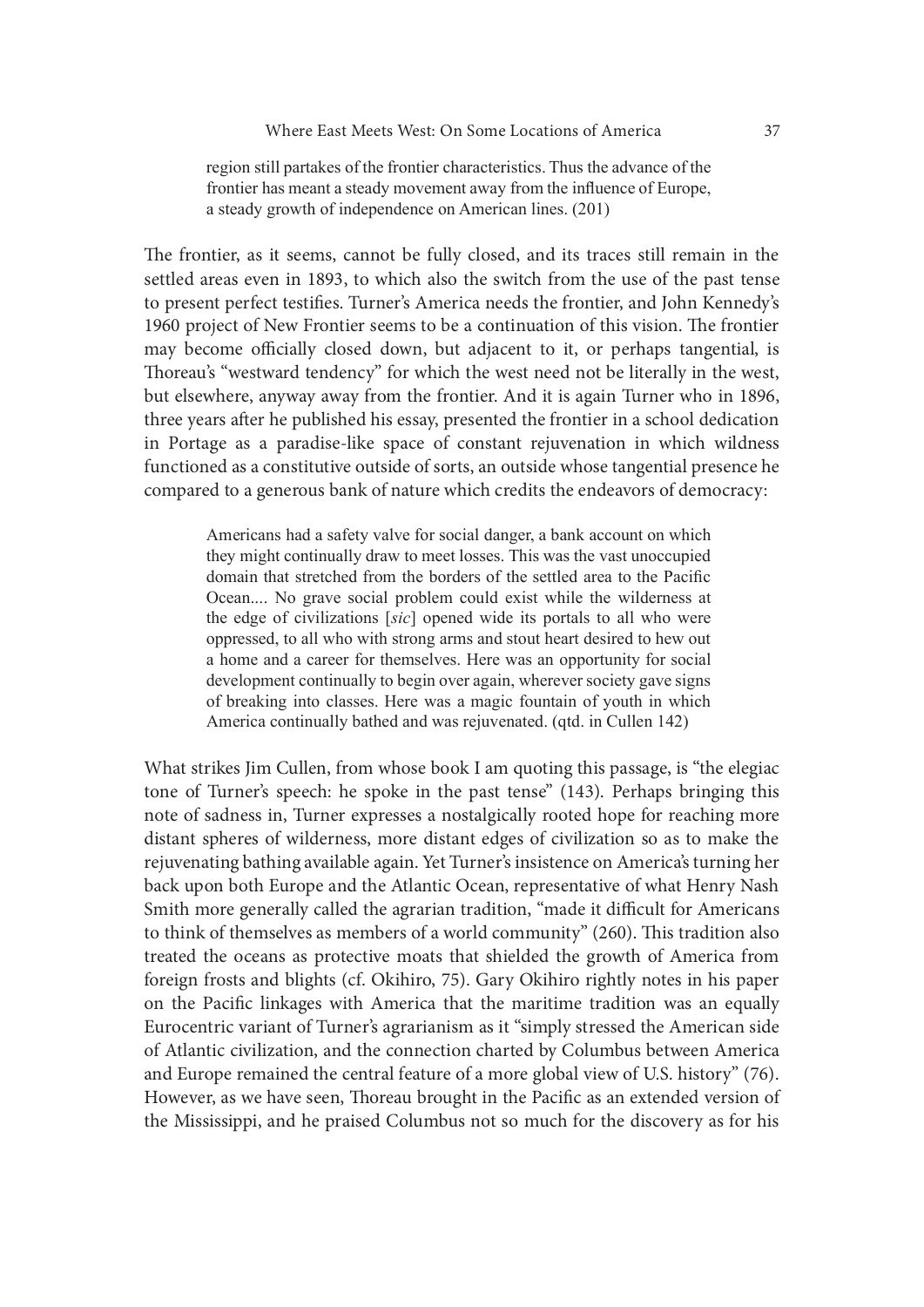already mentioned "westward tendency," in which the discovery was but an incident on the way to Asia.

Though you may name it America, it was more than the America that Columbus discovered. Thoreau's westward movement to Japan and China somehow ascribes to him a vision, or rather an intuition, of a spiritually unified world in which, or to which, America was but a passage. It does not really matter for Thoreau whether the discovered space is in America or in Africa, and the little that is provided to him in the woods is but a provision for a journey he encourages us to embark upon, again evoking the name of Columbus: "Were preserved meats invented to preserve meat merely? Nay, be a Columbus to whole new continents and worlds within you, opening new channels, not of trade, but of thought. Every man is the lord of a realm beside which the earthly empire of the Czar is but a petty state, a hummock left by the ice"  $(286)$ . The named earthly empires are posited here again as tangential to the individual empire of exploration, and the explorer does not really care about naming places. Even the cardinal directions of the world are not relevant for the experts "in home-cosmography" practiced by one who chooses to be a Columbus, and Thoreau at one point seems to be conflating Africa and the west: "What does Africa, what does the West stand for?" (286). Though the impulse to open the channels of thought comes to Thoreau from the American west, their strength of transportation leads them away from any particular locations.

The idea of America as a passage was later in the nineteenth century taken up by Walt Whitman, who, fascinated with the improvements of transportation technology, saw in American railways one of the means to carry his mind to a realm which may be named India, and which was not India. His poem "Passage to India" (1871) radically breaks all borders and frontiers in search of a brotherhood of men and souls for whom America is but a rondure on which the Pacific Railroad has been built "Tying the Eastern to the Western sea / The road between Europe and Asia" (l. 64-65) and thus enabling approach to the East from the east. Equally important as the construction of the Pacific Railroad was for Whitman the building of the Suez Canal, which made India more easily approachable from the west. Whitman's project in this sometimes rhetorically convoluted poem is a kind of expertise home-cosmography and topography in which nothing seems to be where it is and what it is:

Passage to more than India! O secret of the earth and sky! Of you O waters of the sea! O winding creeks and rivers! Of you O woods and fields! of you strong mountains of my land! Of you O prairies! of you gray rocks! O morning red! O clouds! O rain and snows! O day and night, passage to you!(l. 233-38)

There is some America in Whitman's "more than India"—strong mountains, woods and fields, prairies—but the continent, Ratan Bhattacharjee notes, "is celebrated as a force of modernization. Whitman sees both [India and America] as caught up in an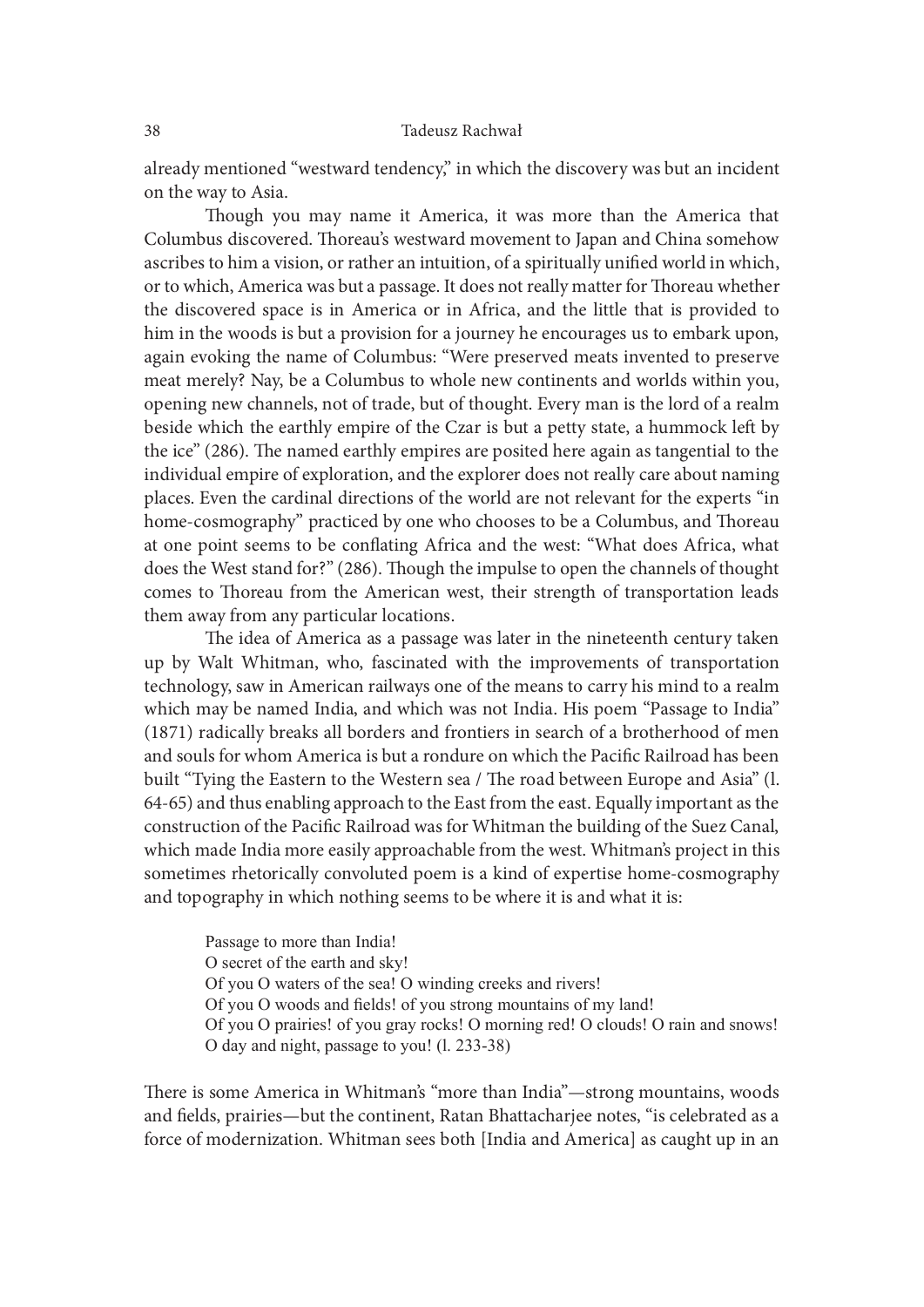inexorable thrust toward globalization, where all countries are swept up in the same push toward progress" (1493). The interconnection of the world is technologically strengthened not only by the transcontinental railway, but also by the transatlantic undersea cable, which is a part of the link between East and West and between Past and Present: "The seas inlaid with eloquent gentle wires; / Yet first to sound, and ever sound, the cry with thee O soul, / The Past! the Past! the Past!" (l. 5-9). This global connectedness of the world enables the neighboring of times and places in which no place is more central than others, in which no place, or state, is exceptional. India is more than India because it reaches beyond itself, and so is America.

However outlandish Whitman's poem may seem, it does express a craving for what I have tentatively addressed here as "going west"—a continuation of Columbus's, however failed, passage to India—though no longer in the name of some monarch, state, or nation, but in the name of a connectedness of people which America, quite a long time ago now, incited—not only in John Donne.

If America is more than America, then the question of its identity becomes slightly problematic, especially as an object of study. The question of what we study when studying America, in the light of America's interconnectedness with more or less all bright and dark places of the world, also largely depends on where we study, as this "where" may well be the more of America. Writing not so long ago, in 1916, about a trans-national America, Randolph Bourne claimed that "we shall have to give up the search for our native 'American' culture" (91). Having put the word "American" in inverted commas, he still retained the possessive "our," thus as it were delegating the search to those who are American natives, though not necessarily Indians. What slightly deconstructs this exclusive "we," however, is Bourne's simultaneous claim that "there is no distinctively American culture" (91).

This last statement, which clearly questions the idea of American exceptionalism, prompts Winfried Fluck to try to prove that Bourne's idea also carries with it traces of exceptionalism: "Bourne's reinterpretation of American culture as a transnational culture thus remains a theory about the difference American culture makes" (60). This makes the American difference into a kind of exceptionalism, especially in the light of Bourne's use of such statements as "Only America… can lead in this cosmopolitan enterprise" (Bourne 96, qtd. in Fluck 60). The next sentence in Bourne's text, however, makes the argument a little more complex, and writing about Americans, though limiting them by some kind of belonging, opens up a space which clearly may be called more than American: ted commas, he still retained the possessive "our," thus as it were delegating<br>cheoronstructs this exclusive "we," however, is Bourne's simultaneous claim<br>ere is no distinctively American natives; thougever, is Bourne's si

Only the American—and in this category I include the migratory alien social vistas—has the chance to become that citizen of the world. America is coming to be, not a nationality but a trans-nationality, a weaving back and forth, with the other lands, of many threads of all sizes and colors. (96)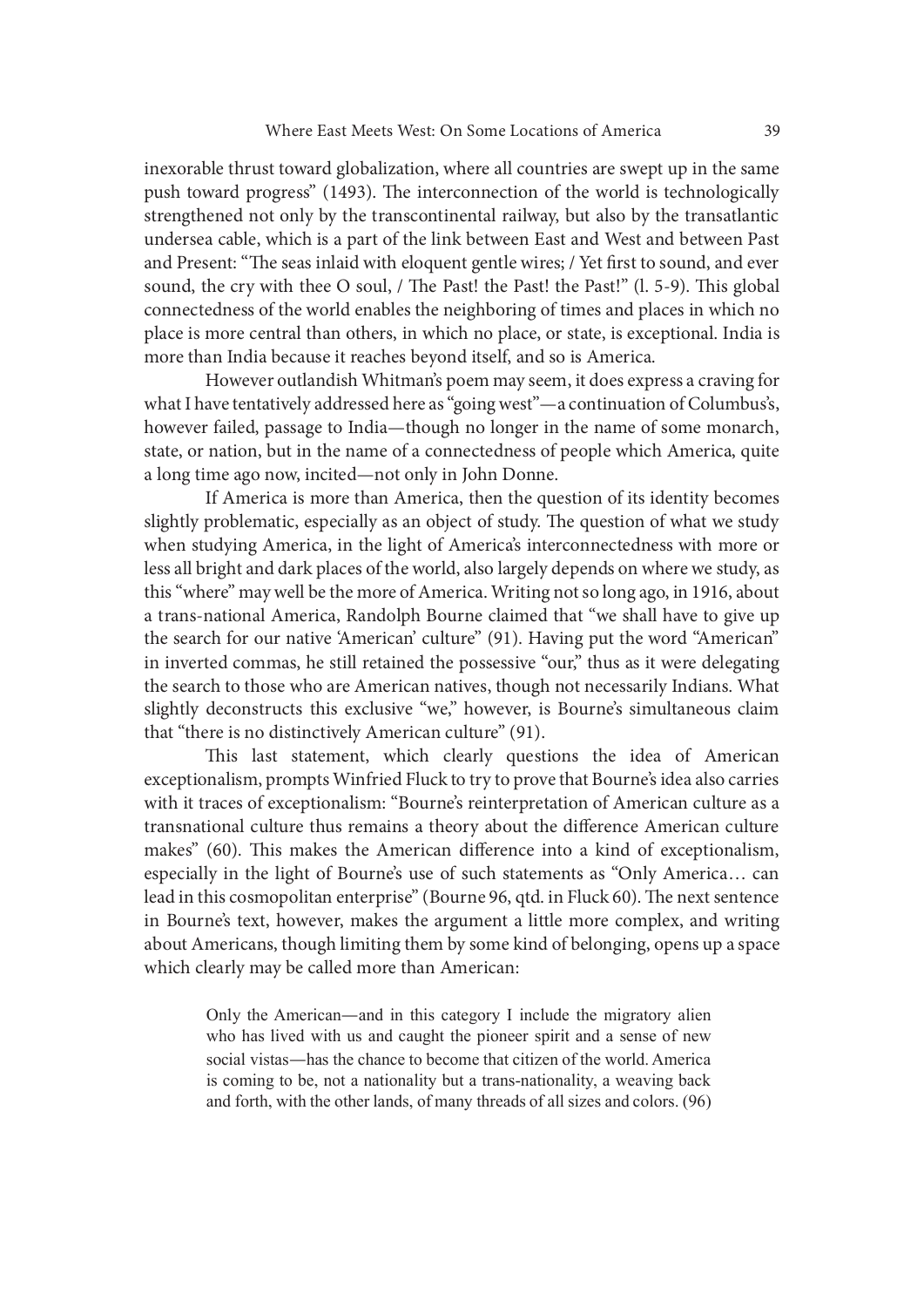The pioneer spirit, as we have seen, also moved Columbus westward, and the idea of weaving with other lands was also an impulse of Whitman's passage to more than India. Bourne's "migratory alien" is not an exceptional being; he or she may arrive from any place in the world, and they need not be detached from their pasts which constitute yet another sphere of Whitman's passaging. The westward movement I am discussing here carries within it both the past and the future, and if by exceptionalism may be meant an attempt "to detach the United States' history from comparable pasts" (Kramer 1357), this detachment can only be postulated as an ideological project of unity, a project which, in the case of defining an object of study, may seem quite useful, though it necessarily closes the frontier of exploration to what, in this case America, is.

Fluck's critique of Bourne's transnational America from 1916 is, more generally, a critique of transnational American studies for its fear of being accused of exceptionalism: "One of the reasons why American Studies scholars are currently hesitant to acknowledge that, although American culture may not have developed autonomously, it has nevertheless developed under conditions of its own, is that they are afraid of being accused of exceptionalism"  $(60)$ . Though he claims that "the development of a transnational perspective is a welcome new research agenda in American Studies" (61), what this perspective somehow misses in his view is a clearly defined and delimited object of study, "a system of underlying premises about one's object of study and the best way to analyze it" without which we might be talking about something more than there is, for example. Without such a system, we would not only be unable to make meaningful claims about an object of interpretation, but "[in] fact, we would not have any object" (62). We thus, as it seems, would not have America, at least as it, or she, is. And we, be it inclusive or exclusive, do not have her. IT such to the best of the spectruc solution whisses in this vertex a creamy of and delimited object of study, "a system of underlying premises about one's f study and the best way to analyze it" without which we might be

\*\*\*

In Editor's Note to one of the issues of *The Journal of Transnational American Studies*, Shelley Fisher Fishkin thus wrote about "our field":

The more we learn, it seems, the less we know. Definitions of our field that may have appeared to be clear a few years ago may now appear to be more blurred or porous than we thought. What is our object of study? What methods do we use to study it? As we endlessly debate these basic than closer to, answering the question, What is transnational American Studies? (4)

Being "further away," as it seems, need not be a negative judgment, and the feeling of loss is somehow inscribed within the predicament of any kind of American studies, if only for the reason that it all started with Columbus's going to the East by way of going "further away" from it. His actions, Stephen Greenblatt notes, were "performed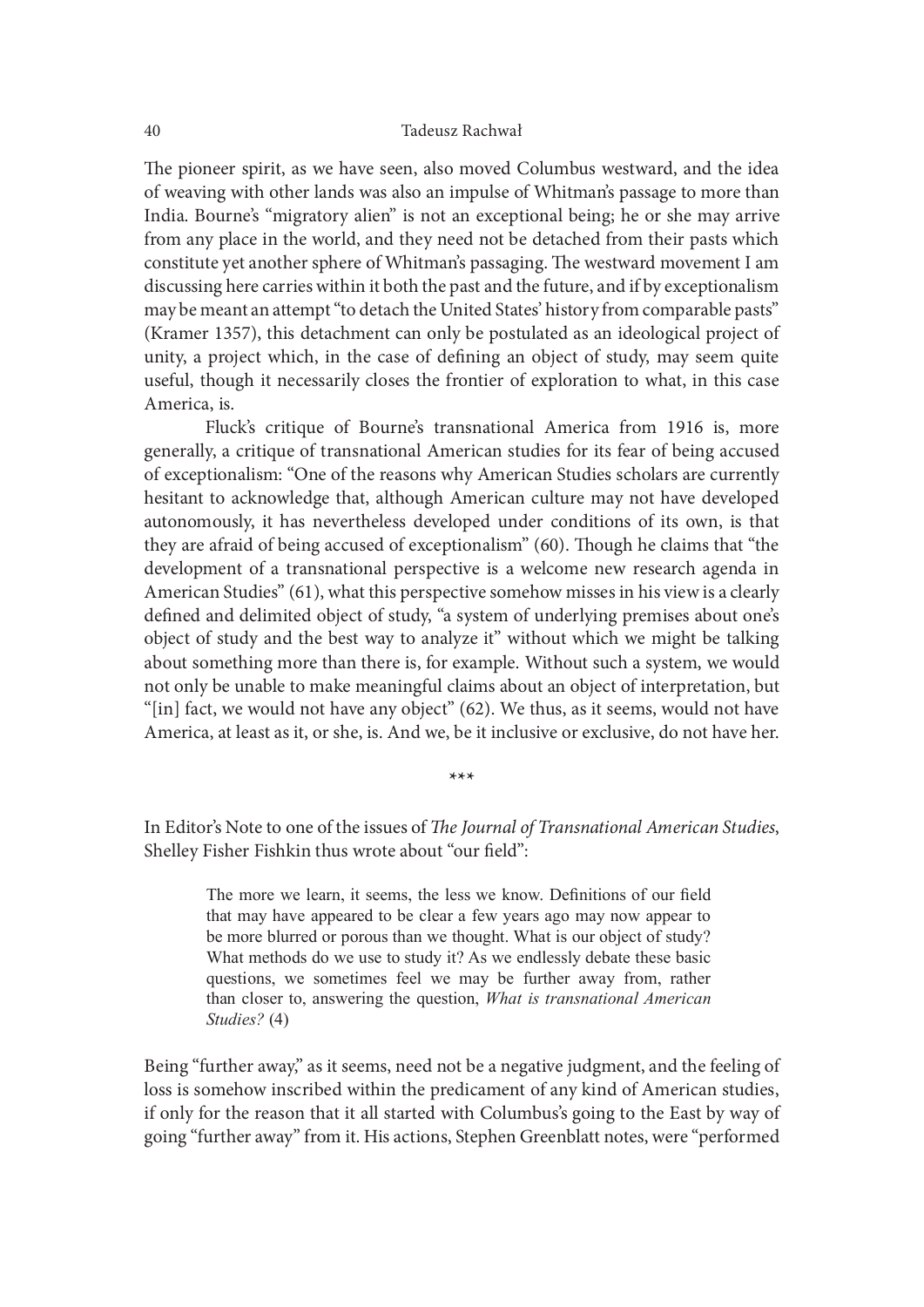entirely for a world elsewhere" (56). What they have performed there, and how, seem to be questions of relevance for transnational American Studies, regardless of where the elsewhere may be.

## Works Cited

- Bhattacharjee, Ratan. "E. M. Forster's A Passage to India and Walt Whitman's 'A Passage to India': India Connections." European Academic Research 1.7 (2013): 1472-1484. Print.
- Bourne, Randolph. "Trans-National America." The Atlantic Monthly 24 (1916): 86-97. Print.
- Braudel, Fernand. The Perspective of the World. London: William Collins and Son, 1985. Print.
- Cullen, Jim. The American Dream: A Short History of an Idea that Shaped a Nation. Oxford: Oxford University Press, 2004. Print.
- (2013): 1472-1484. Print.<br>
Bourne, Randolph. "Trans-National America." *The Atlantic Monthly* 24 (1916): 86-<br>
97. Print.<br>
Braudel, Fernand. *The Perspective of the World.* London: William Collins and Son,<br>
1985. Print.<br>
Cu & Bullen, 1896. Bartleby.com, 2012. Web. 24 June 2017. www.bartleby. com/357/.
- Fishkin, Shelley Fisher. "Envisioning Transnational American Studies." The Journal of Transnational American Studies 6.1 (2015): 1-12. Web. 14 Aug 2017. https://escholarship.org/uc/item/1pd1074m.
- Fluck, Winfried. "Theories of American Culture (and the Transnational Turn in American Studies." Yearbook of Research in English and American Literature 23 (2007): 59-77. Print.
- Greenblatt, Stephen. Marvelous Possessions: The Wonder of the New World. Chicago: University of Chicago Press, 2008. Print.
- Kessler-Harris, Alice. "Cultural Locations: Positioning American Studies in the Great Debate." American Quarterly 44 (1992): 299-313. Print.
- Kramer, Paul A. "Power and Connection." American Historical Review 116.5 (2011): 1348-1391. Print.
- Lewis, R.W.B. The American Adam. Chicago: University of Chicago Press, 1955. Print.
- Niayesch, Ladan. "All flat maps, and I am one': Cartographic References in the Poems of John Donne." Etudes Epistèmè 10 (2006): 43-52. Print.
- Okihiro, Gary Y. "Toward a Pacific Civilization." The Japanese Journal of American Studies 18 (2007): 73-85. Print.
- Smith, A.J. John Donne: The Critical Heritage. Routledge: London and New York, 2010. Print.
- Smith, Henry Nash. Virgin Land: The American West as Symbol and Myth. Cambridge, Massachusetts: Harvard University Press, 1950. Print.
- Thoreau, Henry David. Walden and Other Writings of Henry David Thoreau. New York: Random House, 1937. Print.